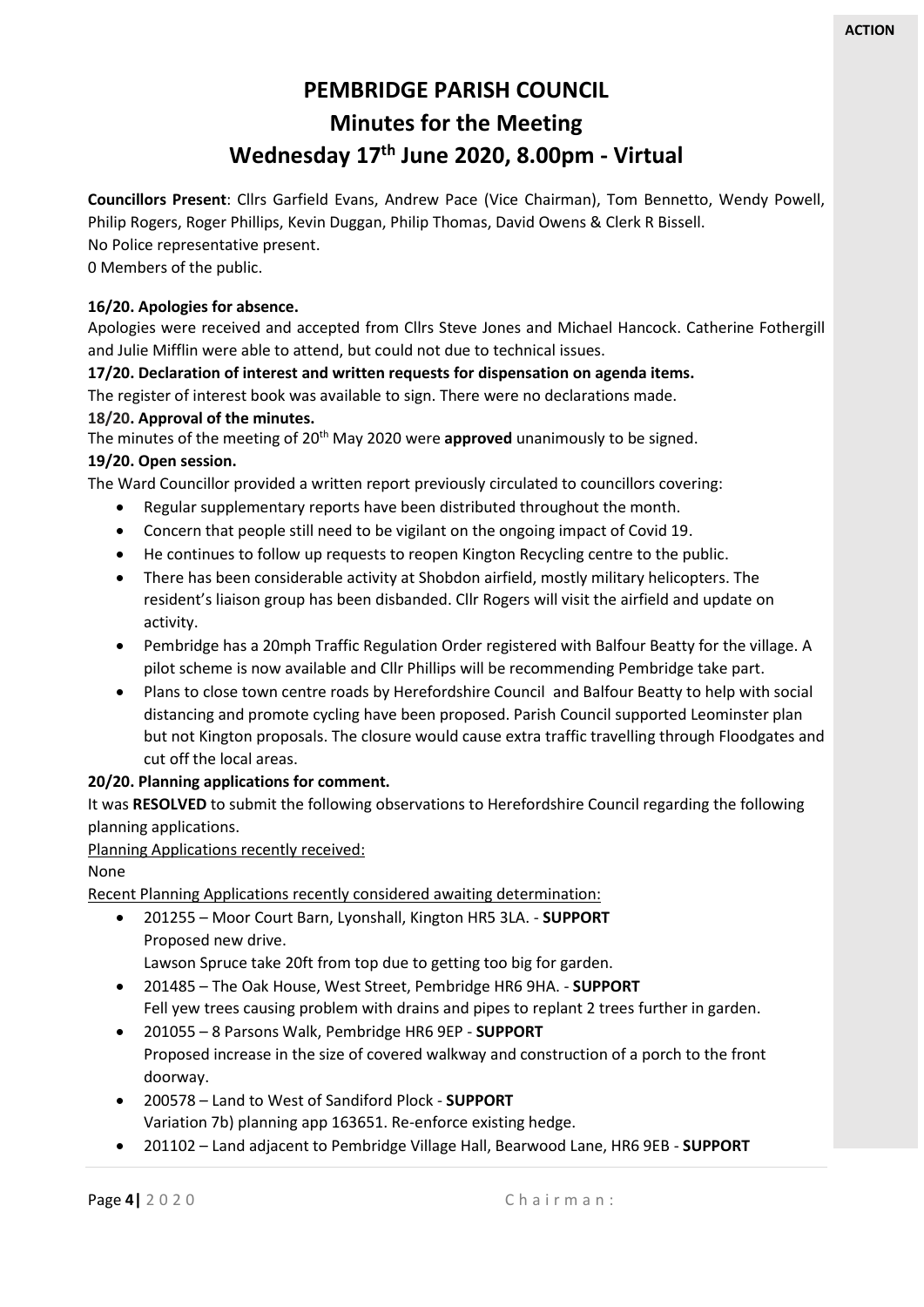Fell 3-4 Leylandii trees T4 due to excessive shading to be replaced with mixed hedging

- 194380 Clearbrook Farm, Pembridge HR6 9HL**- SUPPORT** Internal refurbishment for house including loft conversion, replacement windows, installation of bathrooms and repairs to timber frame.
- 194275 Lower Green Farm, Pembridge HR6 9JG. **SUPPORT** Proposed siting of shepherd's hut for use as holiday accommodation
- 194008 Land at The Old Oak House, East Street, Pembridge, Herefordshire, HR6 9HA **SUPPORT** The erection of three self-build dwellings and associated works including the demolition of the former doctor's surgery and access improvements.
- 193126 Fairfield Cottage, 12 Court Meadow, Pembridge HR6 9EW **SUPPORT** Fell Silver birch due to damage and falling sap.
- 182726 Land forming part of Green Farm, Lyonshall, Kington **NO COMMENT** Hybrid planning – proposed erection of new poultry site with solar panels, biomass boilers, associated buildings and development to A480. Outline planning for a poultry managers' dwelling

Planning Decisions.

- 200450 1 St James Cottages Broxwood, HR6 9JH. **SUPPORT- REFUSED** Proposed rear extension to include demolition of outbuilding.
- 201338 Soudley, Bearwood Lane HR6 9EA. **SUPPORT – APPROVED WITH CONDITIONS** Fell cypress/fir tree T1 low amenity value and too close to the building.
- 201425 The Old Rectory, Bridge Street, Pembridge HR6 9EU. **SUPPORT – APPROVED WITH CONDITIONS**
- 191863 3 Glan Arrow Cottages, Bridge Street, Pembridge HR6 9EX **– SUPPORT – APPROVED WITH CONDITIONS**

Proposal to replace 8 existing window casements with like for like replacements.

• 193863 – Threshing Barn at Luntley Court, Pembridge HR6 9EH **SUPPORT - APPROVED WITH CONDITIONS**

Conversion of agricultural threshing barn to domestic use with accommodation on 2 floors and construction of detached car port and store.

• 200422/3 – Duppa Alms-houses, Bridge Street, Pembridge **- SUPPORT APPROVED WITH CONDITIONS**

Repair and refurbishment of the building and conversion from four dwellings to two.

#### **21/20. Clerks report.**

- Forwarded year-end financial statements to PPK Littlejohn.
- Published the public notice of rights.
- Followed up several footpath issues.
- Came & Company has provided information on Hiscox insurer liability.
- Balfour Beatty has sought Parish Council support to replace the stone bridge on PM26 with a wooden replacement for budget preparation.
- Gigaclear agreement to install equipment of Parish Council land completed and filed. Wayleave sum of £512.50 as agreed now received.
- Footbridge on PM26 to be installed.

*All other items are being dealt with and are ongoing.*

## **22/20. Finance Report and approve payments.**

Bank reconciliation for 31<sup>st</sup> May2020 complete using VT cashbook.

Balances at 31<sup>st</sup> May 2020:

| Current Account:        | £32427.07  |
|-------------------------|------------|
| <b>Tracker Account:</b> | £ 15981.77 |